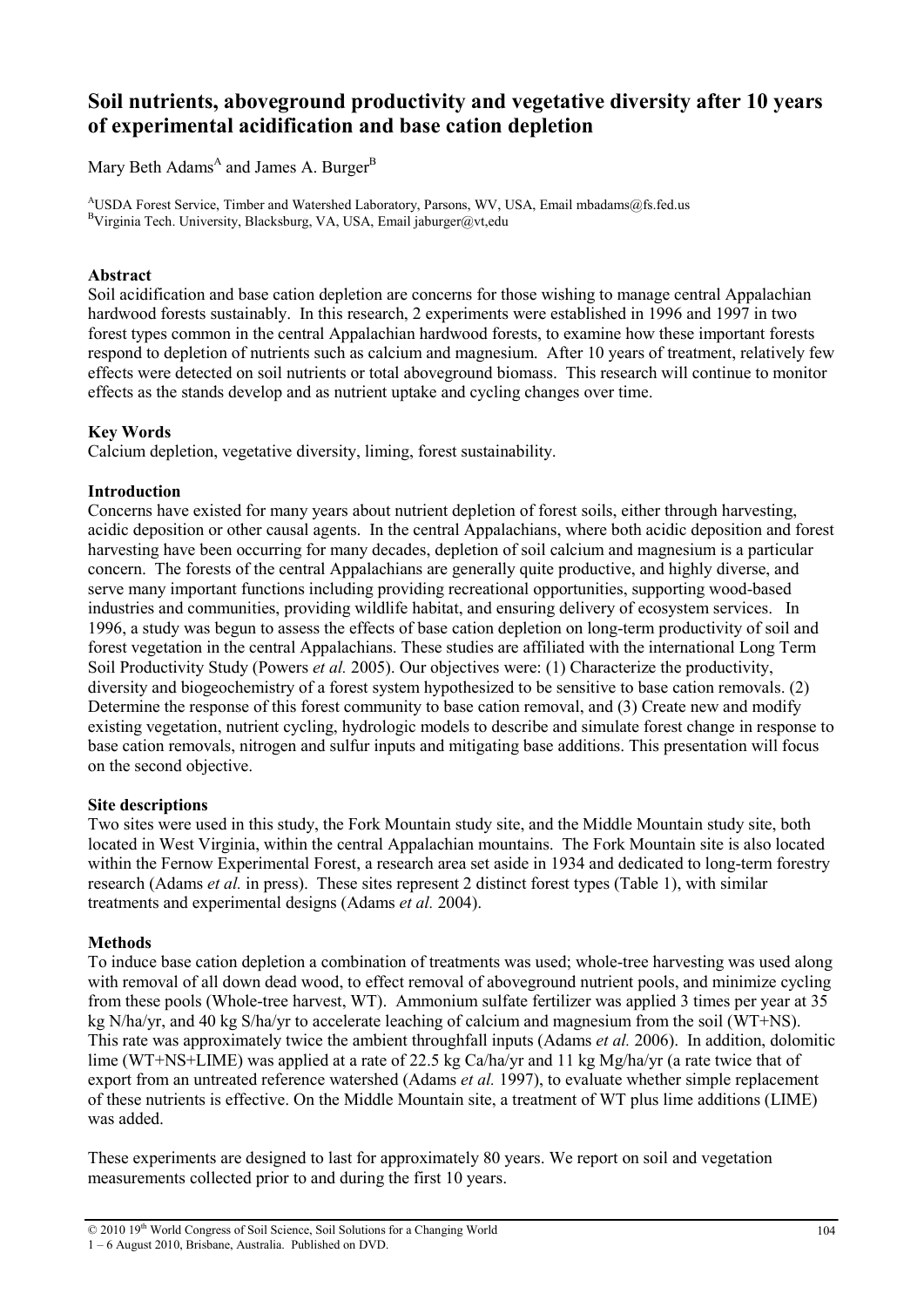|                                             | Fork Mountain                                                                                          | Middle Mountain                                                                                                     |
|---------------------------------------------|--------------------------------------------------------------------------------------------------------|---------------------------------------------------------------------------------------------------------------------|
| Forest type                                 | Mixed hardwoods                                                                                        | Cherry-maple, some red spruce                                                                                       |
| Age of forest stand<br>(yrs)                | ~10                                                                                                    | $\sim 90$                                                                                                           |
| Soil type                                   | Loamy skeletal, mixed, mesic typic<br>Dystrochrepts                                                    | Loamy skeletal, mixed, active, frigid typic<br>Dystrudepts                                                          |
| Elevation (m)<br>Experimental<br>treatments | 790-850<br>4 blocks of 4 treatments<br>Uncut control<br>WT only<br>WT+fertilizer<br>WT+fertilizer+lime | 1100-1250<br>4 blocks of 5 treatments<br>Uncut control<br>WT only<br>WT+fertilizer<br>WT+fertilizer+lime<br>WT+lime |

#### **Table 1. Characteristics of the Fork Mountain and Middle Mountain long term soil productivity study sites.**

### **Results**

#### *Soil chemistry*

Ten years after the experiments began; the only detectable treatment effects on soil nutrients appear related to the liming treatment. Changes in soil pH due to the LIME treatment were noted at the more acidic the Middle Mountain study site (Figure 1). The liming treatment increased soil magnesium (Mg) levels significantly in all 3 depths studied on the Fork Mountain site (Figure 2), but there were no statistically significant treatment effects on soil exchangeable calcium. Soil carbon in the upper soil horizons of the liming treatment also appear to have increased after 10 years, but the effect is not statistically significant.

### *Vegetation*

Total aboveground wood biomass did not differ among treatments (Johnson *et al.* in press) on the Fork Mountain site after 10 years. An analysis of treatment effects at the species level suggests, however, that some tree species, notably *Liriodendron tulipifera* and *Magnolia acuminata*, demonstrated increased diameter growth and accumulated significantly greater biomass in the WT+NS+LIME treatment than in the other treatments. These tree species are known to acquire and utilize more Ca and possibly Mg in their bolewood. Species richness declined at both sites over the 10 year period, presumably due to the changes in microclimate following the whole-tree harvesting treatment, although richness also declined in the uncut control plots on the Fork Mountain site. Vegetative species richness, which included trees, shrubs and herbaceous vegetation, declined from 75 to 57 species during the 10-year period on the Fork Mountain site, and from 40 to 32 species on the Middle Mountain site during the 10 years.







**Figure 2. Mean soil Mg concentrations, Fork Mountain site, by soil depth and by treatment.**

## **Conclusions**

Ten years into these 80-year experiments, relatively few effects directly attributable to the chemical